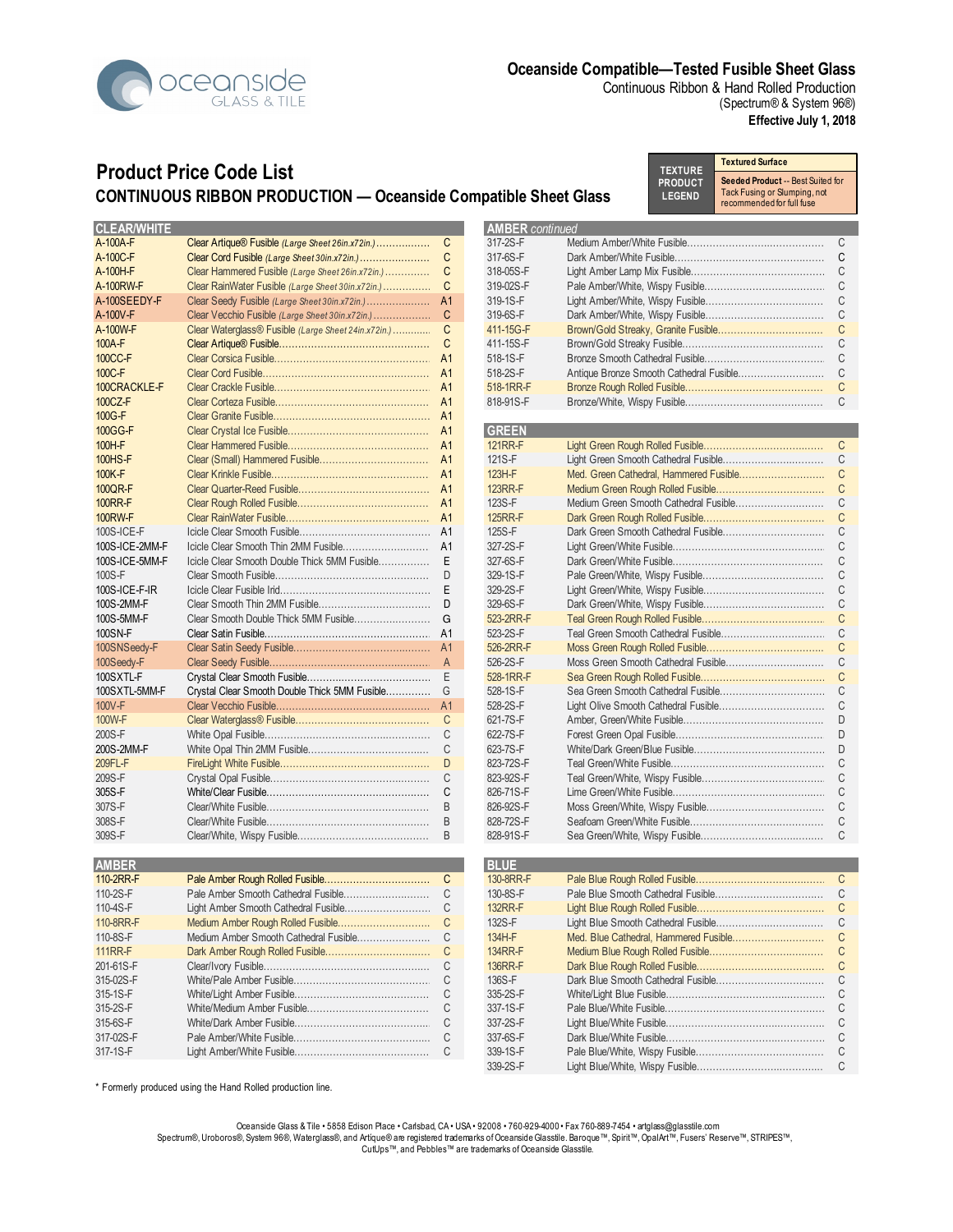

Continuous Ribbon Production (Spectrum® & System 96®) **Effective July 1, 2018**

## **Product Price Code List CONTINUOUS RIBBON PRODUCTION — Oceanside Compatible Sheet Glass**

**Textured Surface Smooth Surface TEXTURE PRODUCT LEGEND**

| <b>BLUE</b> continued<br>HAMPAGNE<br>339-6S-F<br>591-1RR-F<br>C<br>891-61S-F<br>532-1S-F<br>533-1RR-F<br>891-81S-F<br>C<br>533-1S-F<br>С<br><b>BLACK &amp; GRAY</b><br>C<br>533-2S-F<br>533-3RR-F<br>1009S-F<br>533-3S-F<br>1009S-2MM-F<br>1009W-F<br>538-2S-F<br>538-4S-F<br>180-8RR-F<br>633-7S-F<br>180-8S-F<br>D<br>833-51S-F<br>385-2S-F<br>833-91S-F<br>387-2S-F<br>833-93S-F<br>389-1S-F<br>838-52S-F<br><b>YELLOW</b><br>838-72S-F<br>838-74S-F<br>161RR-F<br>838-94S-F<br>161S-F<br>838-96S-F<br>365-1S-F |  |  |                |
|--------------------------------------------------------------------------------------------------------------------------------------------------------------------------------------------------------------------------------------------------------------------------------------------------------------------------------------------------------------------------------------------------------------------------------------------------------------------------------------------------------------------|--|--|----------------|
|                                                                                                                                                                                                                                                                                                                                                                                                                                                                                                                    |  |  |                |
|                                                                                                                                                                                                                                                                                                                                                                                                                                                                                                                    |  |  |                |
|                                                                                                                                                                                                                                                                                                                                                                                                                                                                                                                    |  |  |                |
|                                                                                                                                                                                                                                                                                                                                                                                                                                                                                                                    |  |  | D              |
|                                                                                                                                                                                                                                                                                                                                                                                                                                                                                                                    |  |  |                |
|                                                                                                                                                                                                                                                                                                                                                                                                                                                                                                                    |  |  |                |
|                                                                                                                                                                                                                                                                                                                                                                                                                                                                                                                    |  |  | C              |
|                                                                                                                                                                                                                                                                                                                                                                                                                                                                                                                    |  |  |                |
|                                                                                                                                                                                                                                                                                                                                                                                                                                                                                                                    |  |  |                |
|                                                                                                                                                                                                                                                                                                                                                                                                                                                                                                                    |  |  |                |
|                                                                                                                                                                                                                                                                                                                                                                                                                                                                                                                    |  |  |                |
|                                                                                                                                                                                                                                                                                                                                                                                                                                                                                                                    |  |  |                |
|                                                                                                                                                                                                                                                                                                                                                                                                                                                                                                                    |  |  |                |
|                                                                                                                                                                                                                                                                                                                                                                                                                                                                                                                    |  |  | <sup>-</sup> C |
|                                                                                                                                                                                                                                                                                                                                                                                                                                                                                                                    |  |  |                |
|                                                                                                                                                                                                                                                                                                                                                                                                                                                                                                                    |  |  |                |
|                                                                                                                                                                                                                                                                                                                                                                                                                                                                                                                    |  |  |                |
|                                                                                                                                                                                                                                                                                                                                                                                                                                                                                                                    |  |  |                |
|                                                                                                                                                                                                                                                                                                                                                                                                                                                                                                                    |  |  |                |

| <b>PURPLE &amp; PINK</b> |    | 369-1S-F    |                                | Е |
|--------------------------|----|-------------|--------------------------------|---|
| 140-8RR-F                | C  |             |                                |   |
| 140-8S-F                 | C  |             | <b>SOLID OPALESCENT COLORS</b> |   |
| <b>142RR-F</b>           |    | 1009S-F     |                                | C |
| 142S-F                   | C  | 1009S-2MM-F |                                | C |
| 347-1S-F                 | U  | 200S-F      |                                | U |
| 349-1S-F                 | С  | 200S-2MM-F  |                                | C |
| 349-2S-F                 | C. | 210-71S-F   |                                | D |
| 349-6S-F                 | C  | 210-72S-F   |                                |   |
| 543-1S-F                 | C  | 210-73S-F   |                                |   |
| 543-2RR-F                | C  | 211-76S-F   |                                |   |
| 543-2S-F                 | U  | 222-72S-F   |                                |   |
| 641-7S-F                 | D  | 223-72S-F   |                                |   |
| 843-71S-F                |    | 223-74S-F   |                                | E |
| 843-92S-F                |    | 226-72S-F   |                                | Е |

| <b>ORANGE</b>  |  | 228-72S-F         |                               |  |
|----------------|--|-------------------|-------------------------------|--|
| <b>171RR-F</b> |  | 230-71S-F         |                               |  |
| 171S-F         |  | 230-72S-F         |                               |  |
| 375-1S-F       |  | 233-74S-F         |                               |  |
| 377-1S-F       |  | 233-75S-F         |                               |  |
| 379-1S-F       |  | 240-74S-F         |                               |  |
|                |  | $0.50 - 700 - 56$ | $P_1$ $P_2$ $P_3$ $P_4$ $P_5$ |  |

| KEL            |  | ZOU-123-F       |  |
|----------------|--|-----------------|--|
| <b>151RR-F</b> |  | 267-72S-F       |  |
| 151S-F         |  | 270-72S-F*      |  |
| 152G-F         |  | 280-72S-F       |  |
| <b>152RR-F</b> |  | 280-76S-F       |  |
| 152S-F         |  | 291-61S-F       |  |
| 357-1S-F       |  |                 |  |
| 359-1S-F       |  | <b>OPALART™</b> |  |
| 675-5S-F       |  | OA-3005-9S-F    |  |

| <b>UUU 11 \1 \1</b> |   |                         | $\blacksquare$ $\blacksquare$ $\blacksquare$ $\blacksquare$ $\blacksquare$ $\blacksquare$ $\blacksquare$ $\blacksquare$ $\blacksquare$ $\blacksquare$ $\blacksquare$ $\blacksquare$ $\blacksquare$ $\blacksquare$ $\blacksquare$ $\blacksquare$ $\blacksquare$ $\blacksquare$ $\blacksquare$ $\blacksquare$ $\blacksquare$ $\blacksquare$ $\blacksquare$ $\blacksquare$ $\blacksquare$ $\blacksquare$ $\blacksquare$ $\blacksquare$ $\blacksquare$ $\blacksquare$ $\blacksquare$ $\blacks$ |  |
|---------------------|---|-------------------------|--------------------------------------------------------------------------------------------------------------------------------------------------------------------------------------------------------------------------------------------------------------------------------------------------------------------------------------------------------------------------------------------------------------------------------------------------------------------------------------------|--|
| 533-1S-F            |   |                         |                                                                                                                                                                                                                                                                                                                                                                                                                                                                                            |  |
| 533-2S-F            |   | <b>BLACK &amp; GRAY</b> |                                                                                                                                                                                                                                                                                                                                                                                                                                                                                            |  |
| 533-3RR-F           |   | 1009S-F                 |                                                                                                                                                                                                                                                                                                                                                                                                                                                                                            |  |
| 533-3S-F            |   | 1009S-2MM-F             |                                                                                                                                                                                                                                                                                                                                                                                                                                                                                            |  |
| 538-2S-F            |   | 1009W-F                 |                                                                                                                                                                                                                                                                                                                                                                                                                                                                                            |  |
| 538-4S-F            |   | 180-8RR-F               |                                                                                                                                                                                                                                                                                                                                                                                                                                                                                            |  |
| 633-7S-F            |   | 180-8S-F                |                                                                                                                                                                                                                                                                                                                                                                                                                                                                                            |  |
| 833-51S-F           | C | 385-2S-F                |                                                                                                                                                                                                                                                                                                                                                                                                                                                                                            |  |
| 833-91S-F           |   | 387-2S-F                |                                                                                                                                                                                                                                                                                                                                                                                                                                                                                            |  |
| 833-93S-F           |   | 389-1S-F                |                                                                                                                                                                                                                                                                                                                                                                                                                                                                                            |  |
| 838-52S-F           |   |                         |                                                                                                                                                                                                                                                                                                                                                                                                                                                                                            |  |
| 838-72S-F           | C | <b>YELLOW</b>           |                                                                                                                                                                                                                                                                                                                                                                                                                                                                                            |  |
| 838-74S-F           |   | 161RR-F                 |                                                                                                                                                                                                                                                                                                                                                                                                                                                                                            |  |
| 838-94S-F           |   | 161S-F                  |                                                                                                                                                                                                                                                                                                                                                                                                                                                                                            |  |
| 838-96S-F           |   | 365-1S-F                |                                                                                                                                                                                                                                                                                                                                                                                                                                                                                            |  |

367-1S-F Yellow/White Fusible………………………………………………….... E **PURPLE & PINK** 369-1S-F Yellow/White, Wispy Fusible………………………………..….. E

| 140-8RR-F      |                                      | <sub>C</sub> |             |                                |    |
|----------------|--------------------------------------|--------------|-------------|--------------------------------|----|
| 140-8S-F       |                                      | C            |             | <b>SOLID OPALESCENT COLORS</b> |    |
| <b>142RR-F</b> |                                      | C            | 1009S-F     |                                | C. |
| 142S-F         |                                      | C            | 1009S-2MM-F |                                |    |
| 347-1S-F       |                                      |              | 200S-F      |                                |    |
| 349-1S-F       |                                      | C            | 200S-2MM-F  |                                |    |
| 349-2S-F       |                                      | C            | 210-71S-F   |                                |    |
| 349-6S-F       |                                      | C            | 210-72S-F   |                                |    |
| 543-1S-F       | Light Grape Smooth Cathedral Fusible | C            | 210-73S-F   |                                | D. |
| 543-2RR-F      |                                      | C            | 211-76S-F   |                                |    |
| 543-2S-F       |                                      | C            | 222-72S-F   |                                |    |
| 641-7S-F       |                                      | D            | 223-72S-F   |                                | D  |
| 843-71S-F      |                                      | C            | 223-74S-F   |                                |    |
| 843-92S-F      |                                      |              | 226-72S-F   |                                |    |
|                |                                      |              | 226-74S-F   |                                | D  |
| <b>ORANGE</b>  |                                      |              | 228-72S-F   |                                |    |
| <b>171RR-F</b> |                                      | F.           | 230-71S-F   |                                |    |
| 171S-F         |                                      | F            | 230-72S-F   |                                | D  |
| 375-1S-F       |                                      |              | 233-74S-F   |                                | D  |
| 377-1S-F       |                                      | F            | 233-75S-F   |                                |    |
| 379-1S-F       |                                      |              | 240-74S-F   |                                |    |
|                |                                      |              | 250-72S-F*  |                                |    |
| <b>RED</b>     |                                      |              | 260-72S-F   |                                |    |
| <b>151RR-F</b> |                                      | F            | 267-72S-F   |                                |    |
| 151S-F         |                                      |              | 270-72S-F*  |                                |    |
| 152G-F         |                                      | F            | 280-72S-F   |                                | D  |
| <b>152RR-F</b> |                                      |              | 280-76S-F   |                                | D  |
| 152S-F         |                                      |              | 291-61S-F   |                                |    |
| 25740F         | $D = d / M / L$                      |              |             |                                |    |

#### **359-1S-FOR-FUSIBLE**

| .            |                                                                  |  |
|--------------|------------------------------------------------------------------|--|
| OA-3005-9S-F |                                                                  |  |
| OA-355-1S-F  |                                                                  |  |
| OA-623-52S-F |                                                                  |  |
| OA-634-52S-F |                                                                  |  |
|              | New color combinations made to the OpalArt Product Line in 2019. |  |

\* Formerly produced using the Hand Rolled production line.

Oceanside Glass & Tile • 5858 Edison Place • Carlsbad, CA • USA • 92008 • 760-929-4000 • Fax 760-889-7454 • artglass@glasstile.com Spectrum®, Uroboros®, System 96®, Waterglass®, and Artíque® are registered trademarks of Oceanside Glasstile. Baroque™, Spirit™, OpalArt™, Fusers' Reserve™, STRIPES™, CutUps™, and Pebbles™ are trademarks of Oceanside Glasstile.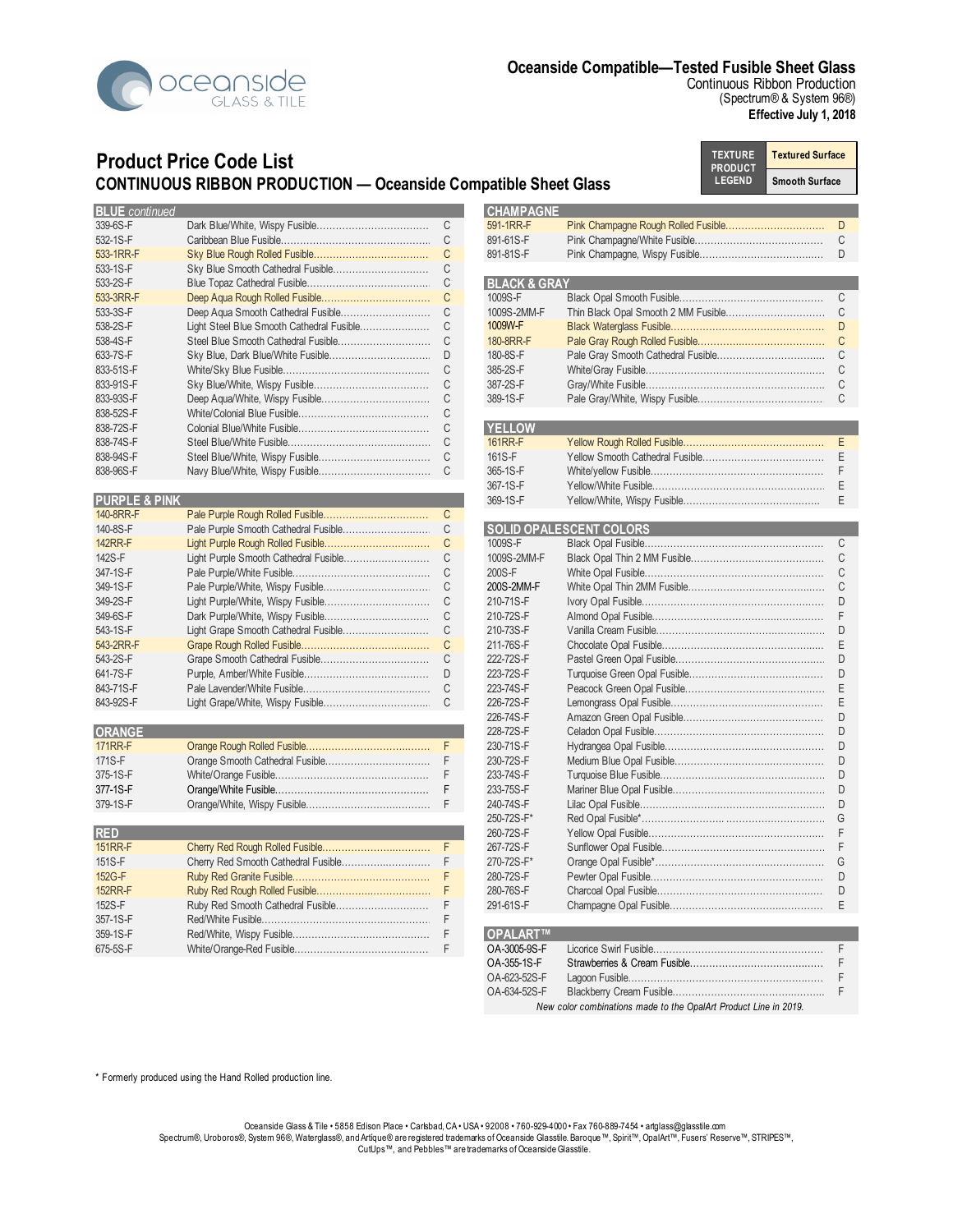

Continuous Ribbon & Hand Rolled Production (Spectrum® & System 96®) **Effective July 1, 2018**

## **Product Price Code List CONTINUOUS RIBBON PRODUCTION — Oceanside Compatible Sheet Glass**

**Textured Surface Smooth Surface TEXTURE PRODUCT LEGEND**

| <b>WATERGLASS®</b> |                                            |   | <b>ARTIQUE®</b>         |        |
|--------------------|--------------------------------------------|---|-------------------------|--------|
| 1009W-F            |                                            | D | $100A-F$                | C      |
| 100W-F             |                                            | C | 110-2A-F                | D      |
| 110-2W-F           |                                            | D | 110-8A-F                | D      |
| 110-8W-F           |                                            | D | 121A-F                  | D      |
| 111W-F             |                                            | D | 130-8A-F                | $\Box$ |
| 121W-F             |                                            | D | 132A-F                  | D      |
| 123W-F             |                                            | D | 136A-F                  | D      |
| 125W-F             |                                            | D | 140-8A-F                | D      |
| 130-8W-F           |                                            | D | 152A-F                  |        |
| 132W-F             |                                            | D | 161A-F                  |        |
| 134W-F             |                                            | D | 171A-F                  |        |
| 136W-F             |                                            | D | 180-8A-F                | D      |
| 140-8W-F           |                                            | D | 528-1A-F                | D      |
| 142W-F             |                                            | D | 533-1A-F                | D      |
| 146W-F             |                                            | D | 543-2A-F                | D      |
| 151W-F             |                                            |   |                         |        |
| 152W-F             |                                            | F | <b>PEARL OPAL MIXES</b> |        |
| 161W-F             |                                            | E | 6000-81CC-F             | F      |
| 171W-F             |                                            |   | 6011-85CC-F             |        |
| 180-8W-F           |                                            | D | 6021-86CC-F             |        |
| 200-91W-F          |                                            | D | 6022-81CC-F             |        |
| 422-1W-F           | Deep Olive/Sea Green Waterglass Fusible    | E | 6022-82CC-F             |        |
| 423-1W-F           | Pale Green/Aqua Blue Waterglass Fusible    | Ε | 6023-83CC-F             |        |
| 433-1W-F           | Deep Steel/Sky Blue Waterglass Fusible     | E | 603-81CC-F              |        |
| 444-1W-F           | Deep Violet/Pale Purple Waterglass Fusible | Ε | 6033-83CC-F             |        |
| 451-20W-F          | Ruby Red/Amber Waterglass Fusible          |   | 6034-83CC-F             |        |
| 518-1W-F           |                                            | D | 605-85CC-F              |        |
| 523-2W-F           |                                            | D | 6051-83CC-F             |        |
| 526-2W-F           |                                            | D | 6061-81CC-F             |        |
| 528-1W-F           |                                            | D | 6067-83CC-F             |        |
| 533-1W-F           |                                            | D | 6076-83CC-F             |        |
| 533-3W-F           |                                            | D |                         |        |
| 543-2W-F           |                                            | D |                         |        |
| 538-4W-F           |                                            | D |                         |        |
| 538-6W-F           |                                            | D |                         |        |
| 591-1W-F           |                                            | D |                         |        |

| <b>SPIRIT<sup>IM</sup></b> |                                                                       |   |
|----------------------------|-----------------------------------------------------------------------|---|
| Spirit-4001S-F             |                                                                       | E |
| Spirit-410-7S-F            |                                                                       |   |
| Spirit-431-76S-F           |                                                                       | E |
| Spirit-4361-76S-F          |                                                                       |   |
|                            | New Spirit Color offerings will be added to the Product Line in 2019. |   |

| WATERGLASS® |                                            |   | <b>LARTIQUE®</b>        |  |
|-------------|--------------------------------------------|---|-------------------------|--|
| 1009W-F     |                                            | D | $100A-F$                |  |
| 100W-F      |                                            |   | 110-2A-F                |  |
| 110-2W-F    |                                            | D | 110-8A-F                |  |
| 110-8W-F    |                                            | D | 121A-F                  |  |
| 111W-F      |                                            | D | 130-8A-F                |  |
| 121W-F      |                                            | D | 132A-F                  |  |
| 123W-F      |                                            | D | 136A-F                  |  |
| 125W-F      |                                            | D | 140-8A-F                |  |
| 130-8W-F    |                                            | D | 152A-F                  |  |
| 132W-F      |                                            | D | 161A-F                  |  |
| 134W-F      |                                            | D | 171A-F                  |  |
| 136W-F      |                                            | D | 180-8A-F                |  |
| 140-8W-F    |                                            | D | 528-1A-F                |  |
| 142W-F      |                                            | D | 533-1A-F                |  |
| 146W-F      |                                            | D | 543-2A-F                |  |
| 151W-F      |                                            |   |                         |  |
| 152W-F      |                                            |   | <b>PEARL OPAL MIXES</b> |  |
| 161W-F      |                                            | Ε | 6000-81CC-F             |  |
| 171W-F      |                                            |   | 6011-85CC-F             |  |
| 180-8W-F    |                                            | D | 6021-86CC-F             |  |
| 200-91W-F   |                                            | D | 6022-81CC-F             |  |
| 422-1W-F    | Deep Olive/Sea Green Waterglass Fusible    | Ε | 6022-82CC-F             |  |
| 423-1W-F    | Pale Green/Aqua Blue Waterglass Fusible    | E | 6023-83CC-F             |  |
| 433-1W-F    | Deep Steel/Sky Blue Waterglass Fusible     | E | 603-81CC-F              |  |
| 444-1W-F    | Deep Violet/Pale Purple Waterglass Fusible |   | 6033-83CC-F             |  |
| 451-20W-F   |                                            | F | 6034-83CC-F             |  |
| 518-1W-F    |                                            | D | 605-85CC-F              |  |
| 523-2W-F    |                                            | D | 6051-83CC-F             |  |
| 526-2W-F    |                                            | D | 6061-81CC-F             |  |
| 528-1W-F    |                                            | D | 6067-83CC-F             |  |
|             |                                            |   |                         |  |

\* Formerly produced using the Hand Rolled production line.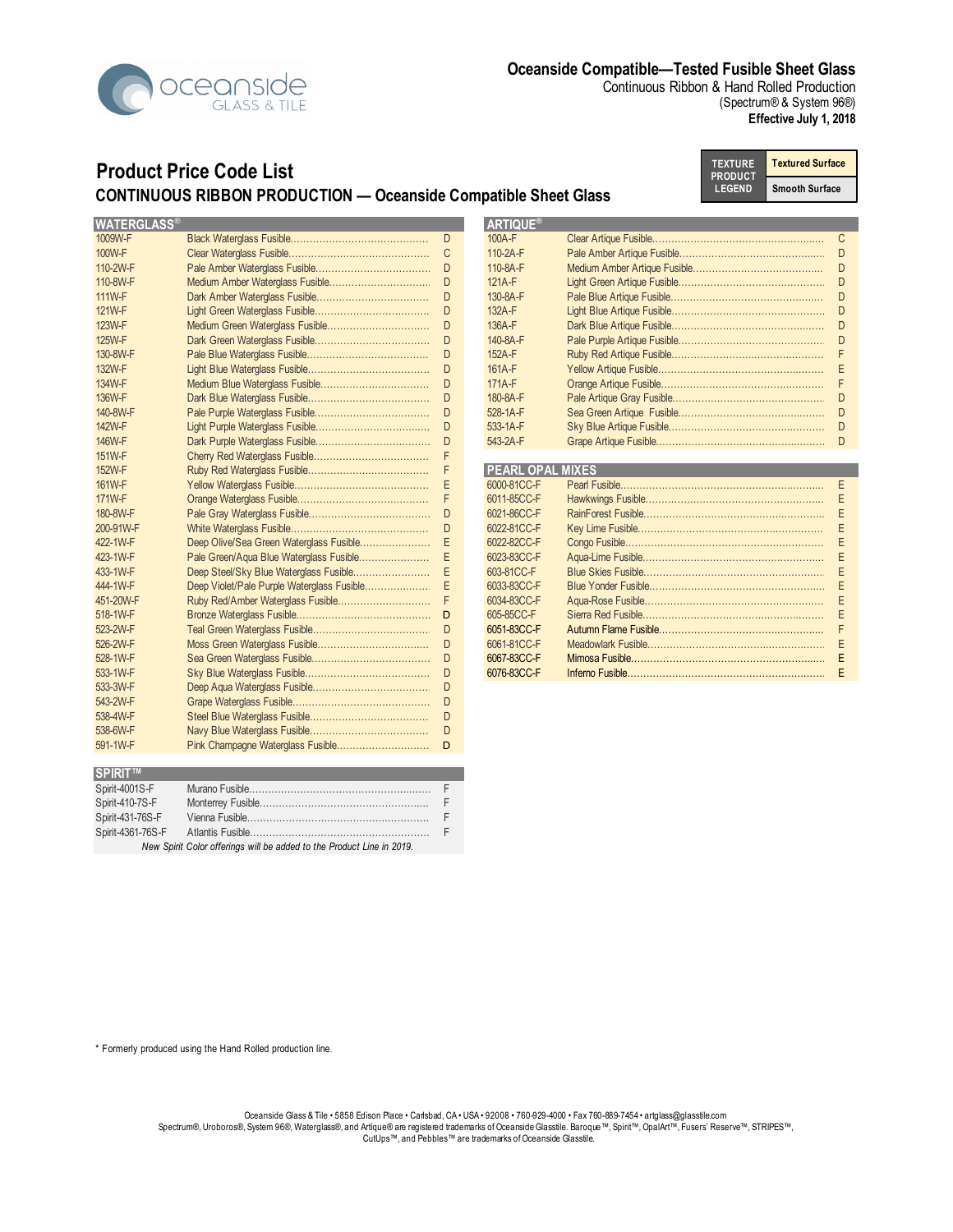

Hand Rolled Production (Uroboros® & System 96®) **Effective July 1, 2018**

# **Product Price Code List HAND ROLLED PRODUCTION — Oceanside Compatible Sheet Glass**

**Textured Surface Smooth Surface TEXTURE PRODUCT LEGEND**

|                    | <b>DOUBLE ROLLED SMOOTH SOLID &amp; STREAKY</b> |              |                     | <b>DOUBLE ROLLED SMOOTH &amp; STREAKY Continued</b> |                |
|--------------------|-------------------------------------------------|--------------|---------------------|-----------------------------------------------------|----------------|
| 211-74S-F**        |                                                 | H            | 60-602-F            |                                                     |                |
| 215-72S-F**        |                                                 | H            | 60-611-F            |                                                     | $\overline{a}$ |
| 220-76S-F**        |                                                 | G            | 60-612-F            |                                                     | $\mathsf{H}$   |
| 230-76S-F**        |                                                 | G            | 60-6120-F           |                                                     |                |
| 238-72S-F**        |                                                 | G            | 60-6125-F           |                                                     |                |
| 60-00-F            |                                                 | F            | 60-615-F            |                                                     |                |
| 60-00-F-IR         |                                                 | F            | 60-618-F            |                                                     |                |
| 60-00-F-GIR        |                                                 | F            | 60-625-F            |                                                     |                |
| 60-00-F-SIR        |                                                 | F            | 60-64-F             | Gold Pink & Red w/ Greens Steaky Fusible            |                |
| 60-05-F            |                                                 | G            | 60-707-F            |                                                     | G              |
| 60-003-F           |                                                 | G            | 60-707-F-IR         |                                                     | G              |
| 60-005-F           |                                                 | G            | 60-726-F            |                                                     | G              |
| 60-0150-F          |                                                 | J            | 60-7312-F           |                                                     | G              |
| 60-0155-F          |                                                 | J            | 60-74-F             | Emerald, Spring & Light Green Steaky Fusible        |                |
| 60-045-F           |                                                 | H            | 60-751-F            | Green & Ivory w/ Light Brown Steaky Fusible         | G              |
| 60-070-F           |                                                 | G            | 60-755-F            |                                                     | G              |
| 60-078-F           |                                                 | G            | 60-7550-F           |                                                     |                |
| 60-079-F           |                                                 | G            | 60-7555-F           |                                                     | G              |
| 60-14-F            | Light & Dark Brown & Green Steaky Fusible       | G            | 60-77-F             |                                                     | $\mathsf{H}$   |
| 60-16-F            | Light & Dark Brown, Turquoise Steaky Fusible    | G            | 60-774-F            |                                                     | G              |
| 60-171-F           |                                                 | H            | 60-774-F-IR         |                                                     | G              |
| 60-103-F           |                                                 | K            | 60-782-F            |                                                     | G              |
| 60-105-F           |                                                 | J            | 60-906-F            |                                                     |                |
| 60-1108-F-GIR      |                                                 | F            | 60-906-F-IR         |                                                     | G              |
| 60-20-F            |                                                 | G            | 60-915-F            |                                                     | G              |
| 60-2700-F          |                                                 | H            | 60-93-F             |                                                     | G              |
| 60-2705-F          |                                                 | H            |                     |                                                     |                |
|                    |                                                 |              | <b>FIBROID</b>      |                                                     |                |
| 60-285-F           | Cream, Gold Pink & Clear Steaky Fusible         | J            |                     |                                                     | F              |
| 60-29-F            | Gold-Pink & White Streaky Fusible               | $\perp$      | 70-00-F             |                                                     |                |
| 60-290-F           | Gold Pink, Yellow on White Steaky Fusible       | $\perp$      | 70-56-F             |                                                     |                |
| 60-291-F           | Gold Pink, Lemon Yellow Steaky Fusible          | $\mathbf{I}$ | 70-70-F             |                                                     | C              |
| 60-355-F           |                                                 | H            | 71-00-F             |                                                     | G              |
| 60-37-F            | Orange, Pumpkin & Yellow Steaky Fusible         | G            | 71-56-F             |                                                     |                |
| 60-38-F            | Green, Orange & Pumpkin Steaky Fusible          | H            | 71-56-F-IR          |                                                     | $\mathsf{H}$   |
| 60-402-F-IR        |                                                 | G            |                     |                                                     |                |
| 60-404-F           |                                                 | G            | <b>RADIUM</b>       |                                                     |                |
| 60-404-F-IR        |                                                 | G            | 80-00-F             |                                                     | F              |
| 60-421-F           |                                                 | G            | 80-00-F-IR          |                                                     |                |
| 60-424-F           |                                                 | G            | 80-56-F             |                                                     | G              |
| 60-4240-F          |                                                 | G            | 80-56-F-IR          |                                                     | G              |
| 60-4245-F          |                                                 | G            |                     |                                                     |                |
| 60-466-F           |                                                 | G            | <b>AVENTURINE**</b> |                                                     |                |
| 60-5000-F          |                                                 | G            | 1009AV-F**          |                                                     | $\mathcal{C}$  |
| 60-5005-F          |                                                 | G            | 128AV-F**           |                                                     | G              |
| 60-520-F           |                                                 | G            | 138AV-F**           |                                                     | $\mathcal{C}$  |
| 60-54-F            | Blue & White w/ Purple Steaky Fusible           | H            |                     |                                                     |                |
| 60-56-F            |                                                 | G            |                     |                                                     |                |
| $60 - 56 - F - IR$ |                                                 | G            |                     |                                                     |                |
| 60-56-F-GIR        |                                                 | G            |                     |                                                     |                |
| 60-56-F-SIR        |                                                 | G            |                     |                                                     |                |
| 60-5600-F          |                                                 | G            |                     |                                                     |                |
| 60-5605-F          |                                                 | G            |                     |                                                     |                |
| 60-57-F            |                                                 | G            |                     |                                                     |                |
|                    |                                                 |              |                     |                                                     |                |

|               | <b>DOUBLE ROLLED SMOOTH SOLID &amp; STREAKY</b> |   |             | <b>DOUBLE ROLLED SMOOTH &amp; STREAKY Continued</b> |   |
|---------------|-------------------------------------------------|---|-------------|-----------------------------------------------------|---|
| 211-74S-F**   |                                                 | H | 60-602-F    |                                                     |   |
| 215-72S-F**   |                                                 | H | 60-611-F    |                                                     |   |
| 220-76S-F**   |                                                 |   | 60-612-F    |                                                     | H |
| 230-76S-F**   |                                                 |   | 60-6120-F   |                                                     |   |
| 238-72S-F**   |                                                 |   | 60-6125-F   |                                                     |   |
| 60-00-F       |                                                 |   | 60-615-F    |                                                     |   |
| 60-00-F-IR    |                                                 |   | 60-618-F    |                                                     |   |
| 60-00-F-GIR   |                                                 |   | 60-625-F    |                                                     |   |
| 60-00-F-SIR   |                                                 |   | 60-64-F     |                                                     |   |
| 60-05-F       |                                                 |   | 60-707-F    |                                                     |   |
| 60-003-F      |                                                 |   | 60-707-F-IR |                                                     |   |
| 60-005-F      |                                                 |   | 60-726-F    |                                                     |   |
| 60-0150-F     |                                                 |   | 60-7312-F   |                                                     |   |
| 60-0155-F     |                                                 |   | 60-74-F     | Emerald, Spring & Light Green Steaky Fusible        | H |
| 60-045-F      |                                                 |   | 60-751-F    |                                                     |   |
| 60-070-F      |                                                 |   | 60-755-F    |                                                     |   |
| 60-078-F      |                                                 |   | 60-7550-F   |                                                     |   |
| 60-079-F      |                                                 |   | 60-7555-F   |                                                     |   |
| 60-14-F       | Light & Dark Brown & Green Steaky Fusible       |   | 60-77-F     |                                                     |   |
| 60-16-F       | Light & Dark Brown, Turquoise Steaky Fusible    | G | 60-774-F    |                                                     |   |
| 60-171-F      |                                                 | H | 60-774-F-IR |                                                     |   |
| 60-103-F      |                                                 |   | 60-782-F    |                                                     |   |
| 60-105-F      |                                                 |   | 60-906-F    |                                                     |   |
| 60-1108-F-GIR |                                                 |   | 60-906-F-IR |                                                     |   |
| 60-20-F       |                                                 | G | 60-915-F    |                                                     | G |
| 60-2700-F     |                                                 |   | 60-93-F     |                                                     |   |
|               |                                                 |   |             |                                                     |   |

| 60-285-F |  | <b>FIBROID</b>     |  |
|----------|--|--------------------|--|
| 60-29-F  |  | 70-00-F            |  |
| 60-290-F |  | $70 - 56 - F$      |  |
| 60-291-F |  | 70-70-F            |  |
| 60-355-F |  | $71-00-F$          |  |
| 60-37-F  |  | $71 - 56 - F$      |  |
| 60-38-F  |  | $71 - 56 - F - IR$ |  |
|          |  |                    |  |

| 60-404-F    |  | <b>RADIUM</b>      |  |
|-------------|--|--------------------|--|
| 60-404-F-IR |  | 80-00-F            |  |
| 60-421-F    |  | $80 - 00 - F - IR$ |  |
| 60-424-F    |  | $80 - 56 - F$      |  |
| 60-4240-F   |  | $80 - 56 - F - IR$ |  |
| 60-4245-F   |  |                    |  |

| 60-466-F  |  | <b>AVENTURINE**</b> |  |
|-----------|--|---------------------|--|
| 60-5000-F |  | 1009AV-F**          |  |
| 60-5005-F |  | 128AV-F**           |  |
| 60-520-F  |  | 138AV-F**           |  |

\*\* Formerly produced using the Continous Ribbon production line.